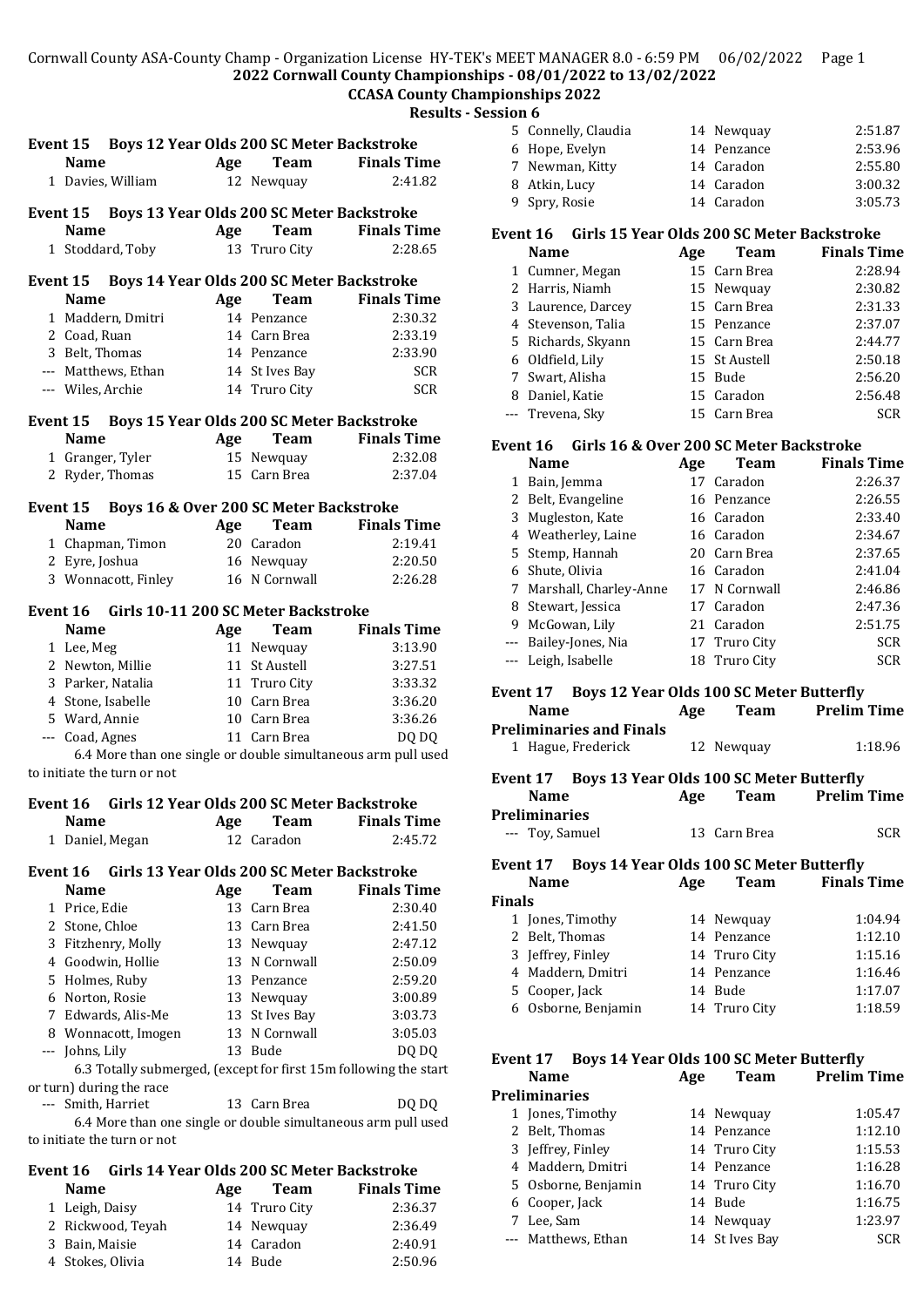#### Cornwall County ASA-County Champ - Organization License HY-TEK's MEET MANAGER 8.0 - 6:59 PM 06/02/2022 Page 1 **2022 Cornwall County Championships - 08/01/2022 to 13/02/2022**

## **CCASA County Championships 2022**

**Results - Session 6**

| <b>Boys 15 Year Olds 100 SC Meter Butterfly</b><br>Event 17 |     |                       |                    |
|-------------------------------------------------------------|-----|-----------------------|--------------------|
| <b>Name</b>                                                 | Age | <b>Team</b>           | <b>Prelim Time</b> |
| <b>Preliminaries and Finals</b>                             |     |                       |                    |
| Stoddard, Elliot<br>$\mathbf{1}$                            |     | 15 Truro City         | 1:02.97            |
| 2 Ryder, Thomas                                             |     | 15 Carn Brea          | 1:13.30            |
| 3 Taylor, Jack                                              |     | 15 Caradon            | 1:15.71            |
| Boys 16 & Over 100 SC Meter Butterfly<br>Event 17           |     |                       |                    |
| Name                                                        | Age | <b>Team</b>           | <b>Prelim Time</b> |
| <b>Preliminaries and Finals</b>                             |     |                       |                    |
| Greet, Thomas<br>1                                          | 17  | Caradon               | 1:05.25            |
| 2 Chapman, Timon                                            |     | 20 Caradon            | 1:05.71            |
| 3 Stewart, Samuel                                           |     | 19 Caradon            | 1:06.82            |
| 4 Garner, Bradley                                           |     | 16 N Cornwall         | 1:10.15            |
| 5 Wonnacott, Finley                                         |     | 16 N Cornwall         | 1:12.29            |
| --- Leigh, Joshua                                           |     | 16 Truro City         | <b>SCR</b>         |
|                                                             |     |                       |                    |
| Event 18 Girls 10-11 100 SC Meter Freestyle                 |     |                       |                    |
| Name                                                        | Age | <b>Team</b>           | <b>Finals Time</b> |
| <b>Finals</b>                                               |     |                       |                    |
| 1 Lee, Meg                                                  | 11  | Newquay               | 1:21.64            |
| 2 Coad, Agnes                                               |     | 11 Carn Brea          | 1:27.71            |
| 3 Newton, Millie                                            | 11  | St Austell            | 1:30.84            |
| 4 Wood, Millie                                              |     | 11 N Cornwall         | 1:33.10            |
| 5 Briggs, Sienna                                            |     | 11 Caradon            | 1:34.29            |
| 6 Ward, Annie                                               |     | 10 Carn Brea          | 1:34.89            |
| Event 18 Girls 10-11 100 SC Meter Freestyle                 |     |                       |                    |
| <b>Name</b>                                                 | Age | <b>Team</b>           | <b>Prelim Time</b> |
| <b>Preliminaries</b>                                        |     |                       |                    |
| 1 Lee, Meg                                                  |     | 11 Newquay            | 1:22.94            |
| 2 Coad, Agnes                                               |     | 11 Carn Brea          | 1:29.24            |
| 3 Newton, Millie                                            |     | 11 St Austell         | 1:29.76            |
| 4 Briggs, Sienna                                            |     | 11 Caradon            | 1:33.72            |
| 5 Ward, Annie                                               |     | 10 Carn Brea          | 1:34.46            |
| 6 Wood, Millie                                              |     | 11 N Cornwall         | 1:34.58            |
| Connelly, Katya<br>7                                        | 11  | Newquay               | 1:37.56            |
| 8 Osborne, Lowenna                                          | 10  | <b>Truro City</b>     | 1:40.92            |
| 9<br>Stone, Isabelle                                        |     | 10 Carn Brea          | 1:41.31            |
| 10 Davies, Isobel                                           |     | 11 Newquay            | 1:45.57            |
|                                                             |     |                       |                    |
|                                                             |     |                       |                    |
| Event 18 Girls 12 Year Olds 100 SC Meter Freestyle          |     |                       |                    |
| Name                                                        | Age | <b>Team</b>           | <b>Prelim Time</b> |
| <b>Preliminaries and Finals</b>                             |     |                       |                    |
| 1 Daniel, Megan                                             |     | 12 Caradon            | 1:09.47            |
| 2 Astley, Emma<br>3 Fitzhenry, Robyn                        |     | 12 Bude<br>12 Newquay | 1:15.31<br>1:18.64 |
|                                                             |     |                       |                    |
| Event 18 Girls 13 Year Olds 100 SC Meter Freestyle          |     |                       |                    |
| <b>Name</b>                                                 | Age | <b>Team</b>           | <b>Finals Time</b> |
| <b>Finals</b>                                               |     |                       |                    |
| 1 Price, Edie                                               |     | 13 Carn Brea          | 1:03.10            |
| 2 Stone, Chloe                                              |     | 13 Carn Brea          | 1:07.15            |
| 3 Holmes, Ruby                                              |     | 13 Penzance           | 1:08.37            |
| 4 Johns, Lily                                               |     | 13 Bude               | 1:08.86            |
| 5 Newman, Eva                                               |     | 13 N Cornwall         | 1:08.93            |
| 6 Goodwin, Hollie                                           |     | 13 N Cornwall         | 1:09.32            |
|                                                             |     |                       |                    |
| Event 18 Girls 13 Year Olds 100 SC Meter Freestyle<br>Name  | Age | <b>Team</b>           | <b>Prelim Time</b> |
| <b>Preliminaries</b>                                        |     |                       |                    |

 Price, Edie 13 Carn Brea 1:04.85 Stone, Chloe 13 Carn Brea 1:08.13

| 3 Holmes, Ruby       | 13 Penzance   | 1:09.13 |
|----------------------|---------------|---------|
| 4 Johns, Lily        | 13 Bude       | 1:09.20 |
| 5 Newman, Eva        | 13 N Cornwall | 1:09.36 |
| 6 Goodwin, Hollie    | 13 N Cornwall | 1:09.49 |
| 7 Bowden-Inoue, Enzo | 13 Newquay    | 1:09.87 |
| 8 Fitzhenry, Molly   | 13 Newquay    | 1:11.38 |
| 9 Tamblyn, Nevie     | 13 N Cornwall | 1:11.93 |
| 10 Leigh, Lilly      | 13 Truro City | 1:12.11 |
| 11 Smith, Harriet    | 13 Carn Brea  | 1:15.09 |
|                      |               |         |

#### **Event 18 Girls 14 Year Olds 100 SC Meter Freestyle**

|               | <b>Name</b>       | Age | Team          | <b>Finals Time</b> |
|---------------|-------------------|-----|---------------|--------------------|
| <b>Finals</b> |                   |     |               |                    |
|               | 1 Rickwood, Teyah |     | 14 Newquay    | 1:04.94            |
|               | 2 Leigh, Daisy    |     | 14 Truro City | 1:06.42            |
|               | 3 Baker, Lottie   |     | 14 Newquay    | 1:07.75            |
|               | 4 Honey, Madison  |     | 14 Caradon    | 1:08.21            |
|               | 5 Bain, Maisie    |     | 14 Caradon    | 1:08.69            |
|               | 6 Taylor, Mia     |     | 14 Caradon    | 1:08.88            |

#### **Event 18 Girls 14 Year Olds 100 SC Meter Freestyle**

|          | Name                 | Age | Team          | <b>Prelim Time</b> |
|----------|----------------------|-----|---------------|--------------------|
|          | <b>Preliminaries</b> |     |               |                    |
| 1        | Rickwood, Teyah      |     | 14 Newquay    | 1:06.17            |
| 2        | Leigh, Daisy         |     | 14 Truro City | 1:06.24            |
| 3        | Baker, Lottie        |     | 14 Newquay    | 1:07.23            |
| 4        | Bain, Maisie         |     | 14 Caradon    | 1:08.78            |
| 5.       | Honey, Madison       |     | 14 Caradon    | 1:08.89            |
| 6        | Taylor, Mia          |     | 14 Caradon    | 1:10.90            |
| 7        | Durant, Isabelle     |     | 14 Carn Brea  | 1:11.05            |
| 8        | Moyle, Macy          |     | 14 Carn Brea  | 1:12.00            |
| 9        | Bristow, Frances     |     | 14 Penzance   | 1:12.60            |
| 10       | Hope, Evelyn         |     | 14 Penzance   | 1:14.43            |
| *11      | Helson, Jessica      |     | 14 Caradon    | 1:15.29            |
| $*11$    | Spry, Rosie          |     | 14 Caradon    | 1:15.29            |
| $\cdots$ | Ducros, Hatti        |     | 14 N Cornwall | <b>SCR</b>         |
| $\cdots$ | Smith, Lilia         |     | 14 Truro City | SCR                |

## **Event 18 Girls 15 Year Olds 100 SC Meter Freestyle**

|                                 | <b>Name</b>        | Age | <b>Team</b>  | <b>Prelim Time</b> |
|---------------------------------|--------------------|-----|--------------|--------------------|
| <b>Preliminaries and Finals</b> |                    |     |              |                    |
|                                 | 1 Cumner, Megan    |     | 15 Carn Brea | 1:02.27            |
|                                 | 2 Todd, Heather    |     | 15 Newquay   | 1:05.68            |
|                                 | 3 Shute, Hollie    |     | 15 Caradon   | 1:07.68            |
|                                 | 4 Stevenson, Talia |     | 15 Penzance  | 1:08.02            |
|                                 | 5 Daniel, Katie    |     | 15 Caradon   | 1:08.47            |
|                                 | --- Trevena, Sky   |     | 15 Carn Brea | <b>SCR</b>         |

### **Event 18 Girls 16 & Over 100 SC Meter Freestyle**

|               | <b>Name</b>         | Age | <b>Team</b>   | <b>Finals Time</b> |
|---------------|---------------------|-----|---------------|--------------------|
| <b>Finals</b> |                     |     |               |                    |
|               | 1 Lines, Beth       |     | 18 Newquay    | 1:00.08            |
|               | 2 Bain, Jemma       |     | 17 Caradon    | 1:00.56            |
|               | 3 Belt, Evangeline  |     | 16 Penzance   | 1:01.56            |
|               | 4 Hautot, Katie     |     | 16 Newquay    | 1:03.36            |
|               | 5 Bailey-Jones, Nia |     | 17 Truro City | 1:03.88            |
|               | 6 Mugleston, Kate   |     | 16 Caradon    | 1:04.03            |
|               |                     |     |               |                    |

#### **Event 18 Girls 16 & Over 100 SC Meter Freestyle Name Age Team Prelim Time**

| .                    |  | .           | .       |  |  |
|----------------------|--|-------------|---------|--|--|
| <b>Preliminaries</b> |  |             |         |  |  |
| 1 Belt, Evangeline   |  | 16 Penzance | 1:02.06 |  |  |
| 2 Lines, Beth        |  | 18 Newquay  | 1:03.10 |  |  |
| 3 Bain, Jemma        |  | 17 Caradon  | 1:03.42 |  |  |
| 4 Hautot, Katie      |  | 16 Newguay  | 1:03.44 |  |  |
|                      |  |             |         |  |  |